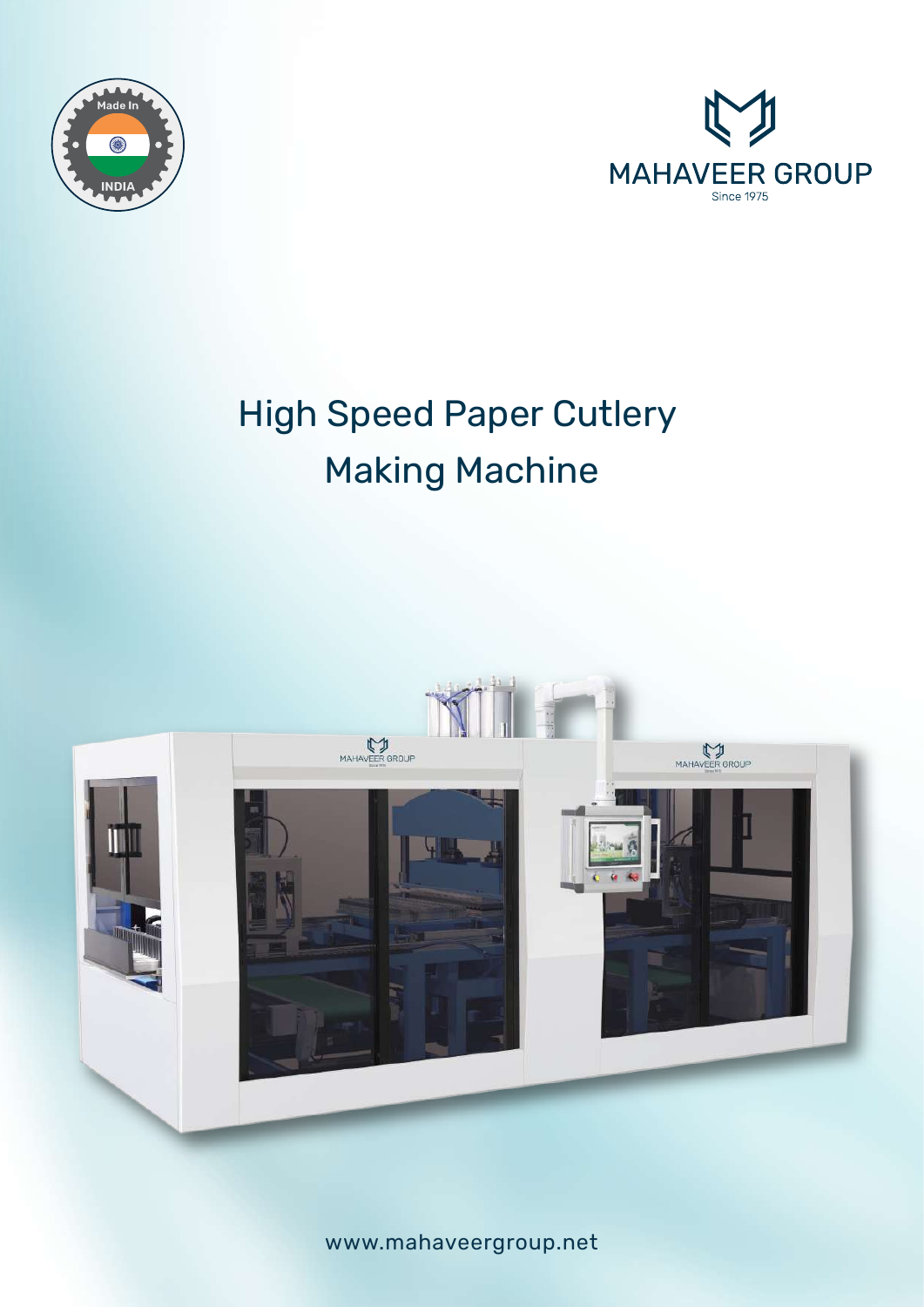## High Speed Paper Cutlery Making Machine

Mahaveer group presents bio-degredable paper cutlery making machine. Bio-degredable spoons, knifes, forks, stirrer & soup spoons are Water proof, Heat proof & Oil proof.

Machine runs a whole procedure of raw paper feeding (upto 9 layers), lamination using environment friendly glue, heat pressing then die-cutting. Followed by forming and at last water proof coating.



#### Machine consists of 3 parts:

1) Lamination & Die Cutting machine: In this, uncoated raw paper is laminated with environmental friendly glue & pressure heating then die cutting. Dies of spoons, knife or other cutleries are changed as per requirement. Maximum 300 pcs/min can be produced.

2) Forming machine: Cutlery blanks produced in die cutting are fed here to give cutleries their shape using pressurized heating. Molds of required produced can be placed. Blanks are placed in stands manually from two side and are fed into mold by robot stations. Total 36 products are produced in 15 seconds. After forming products are placed on conveyor by robot and are collected manually.

**3) Coating machine:** In this, cutleries are placed manually in to fixtures after which coating is applied automatically. Coated cutleries are then transported to over for drying and are collected manually. One cycle is completed in 5 seconds producing 10 cutleries.



### **Features**

- $\odot$ Spoons, Knifes, Forks, Stirrer & Soup Spoons of variable sizes and shapes can be made.
- $\odot$ Use uncoated Paper as raw Material, bio-degrabdable, recyclable, healthy and clean.
- $\odot$ Good choice for globle eco-freindly purpose.
- $\odot$ Big potential and demand in daily life use.
- $\odot$ Product feature: water proof, heat proof and oil proof.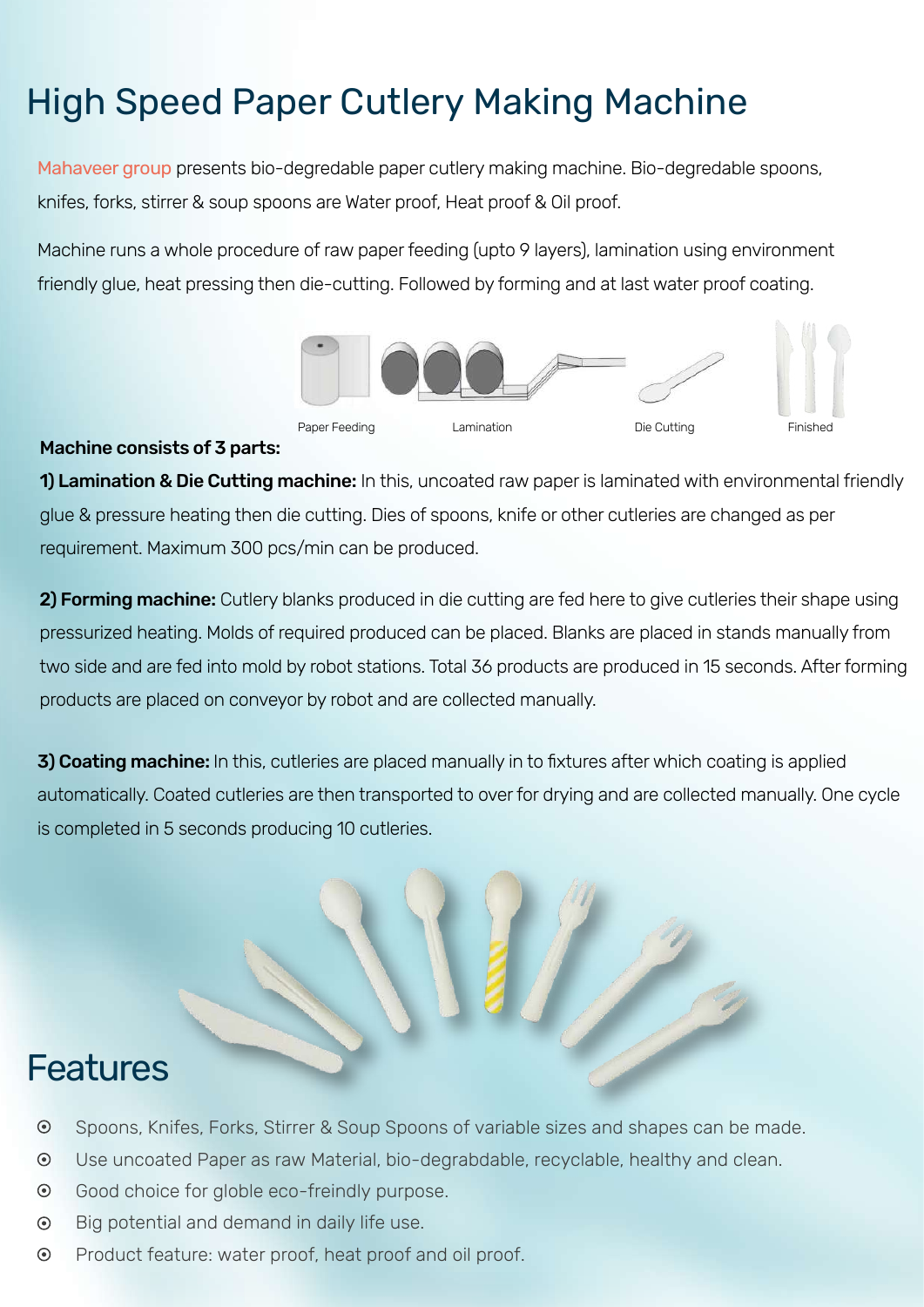## Technical Speciications

| <b>Item</b>               | <b>Specification</b>                    |
|---------------------------|-----------------------------------------|
| Output                    | 150 Pcs/Min                             |
| <b>Raw Material</b>       | <b>Environment Friendly Paper rolls</b> |
| Max Paper Layers          | 6-9 Layers                              |
| <b>Material Thickness</b> | 600 - 1000gsm                           |
| <b>Total Power</b>        | 80KW                                    |
| Power Supply              | 3 phase, 415V, 50Hz                     |
| Air Supply                | >2m3/min @7kg/cm2 (70cfm)               |
| <b>Operator Required</b>  | 8-10 Persons                            |
| <b>Installation Area</b>  | 100m2                                   |
| Weight                    | 6000Kg                                  |

Note: The above mentioned specifications are subject to change without any prior notice.

### Equipement layout drawing (2 Sets of Production line reference drawing)